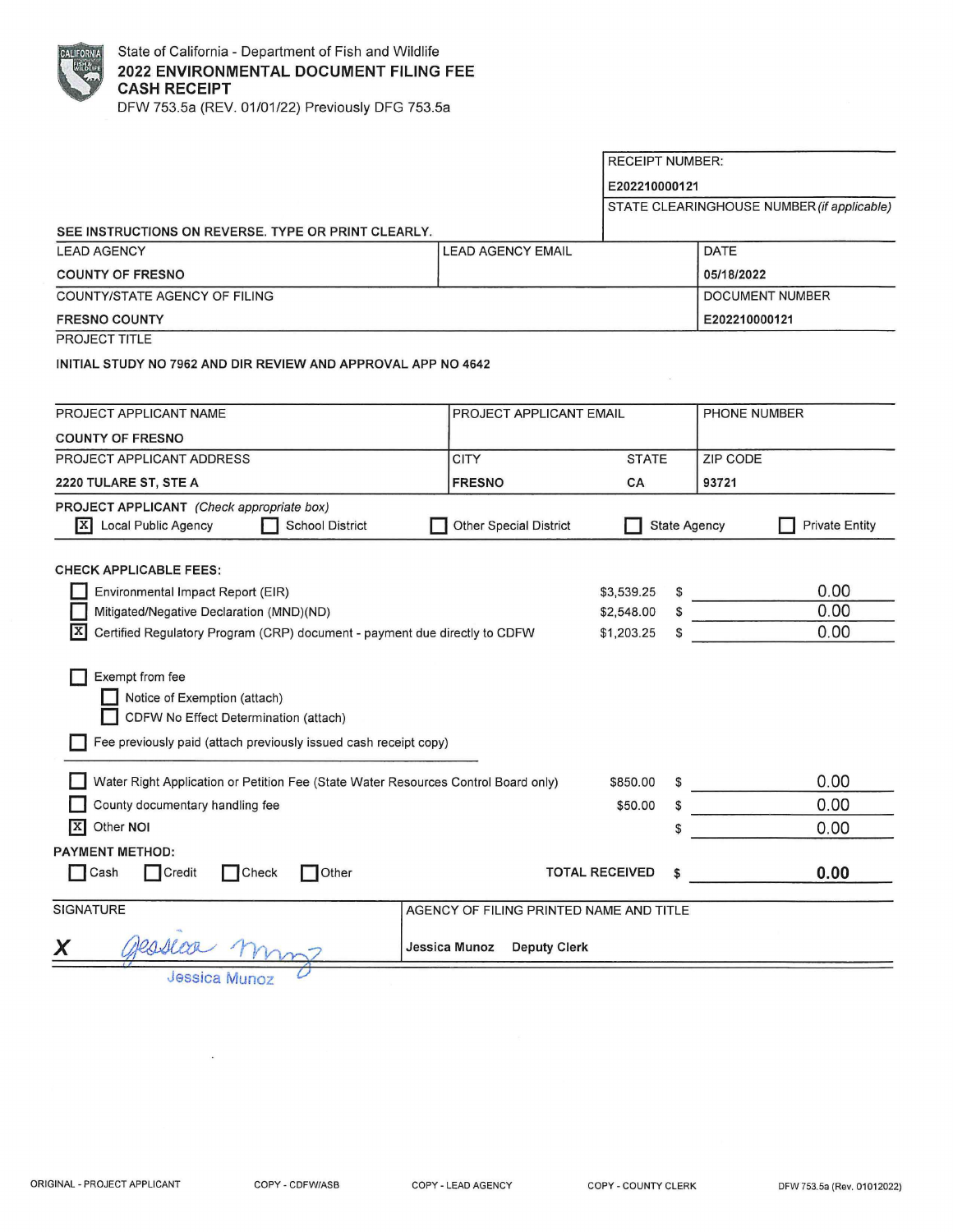

For County Clerk's Stamp

Notice is hereby given that the County of Fresno has prepared Initial Study Application (IS) No. 7962 pursuant to the requirements of the California Environmental Quality Act for the following proposed project:

## **INITIAL STUDY NO. 7962 and DIRECTOR REVIEW AND APPROVAL**

**APPLICATION NO. 4642** filed by **CVEAS, INC,** proposing to allow the maintenance and storage of trucks and trailers to be devoted exclusively to the transportation of agricultural products, supplies and equipment, on an approximately 2.5-acre portion of a 34.76-acre parcel in the AE-20 (Exclusive Agricultural, 20-acre minimum parcel size) Zone District. The project site is located on the southwest corner of E. Mountain View Avenue and State Route 41, and approximately two miles east of the unincorporated community of Caruthers (APN: 042-260-30S) (Sup. Dist.: 4). Adopt the Mitigated Negative Declaration prepared for Initial Study Application No. 7962, and take action on Director Review and Approval Application No. 4642 with Findings and Conditions.

(hereafter, the "Proposed Project")

The County of Fresno has determined that it is appropriate to adopt a Mitigated Negative Declaration for the Proposed Project. The purpose of this Notice is to (1) provide notice of the availability of IS No. 7962 and the draft Mitigated Negative Declaration, and request written comments thereon; and (2) provide notice of the public hearing regarding the Proposed Project.

## **Public Comment Period**

The County of Fresno will receive written comments on the Proposed Project and Mitigated Negative Declaration from May 20, 2022, through June 20, 2022.

Email written comments to jshaw@fresnocountyca.gov, or mail comments to:

Fresno County Department of Public Works and Planning Development Services and Capital Projects Division Attn: Jeremy Shaw 2220 Tulare Street, Suite A Fresno, CA 93721

DEVELOPMENT SERVICES AND CAPITAL PROJECTS DIVISION 2220 Tulare Street, Sixth Floor/ Fresno, California 93721 / Phone (559) 600-4497 I 600-4022 I 600-4540 / FAX 600-4200 The County of Fresno is an Equal Employment Opportunity Employer